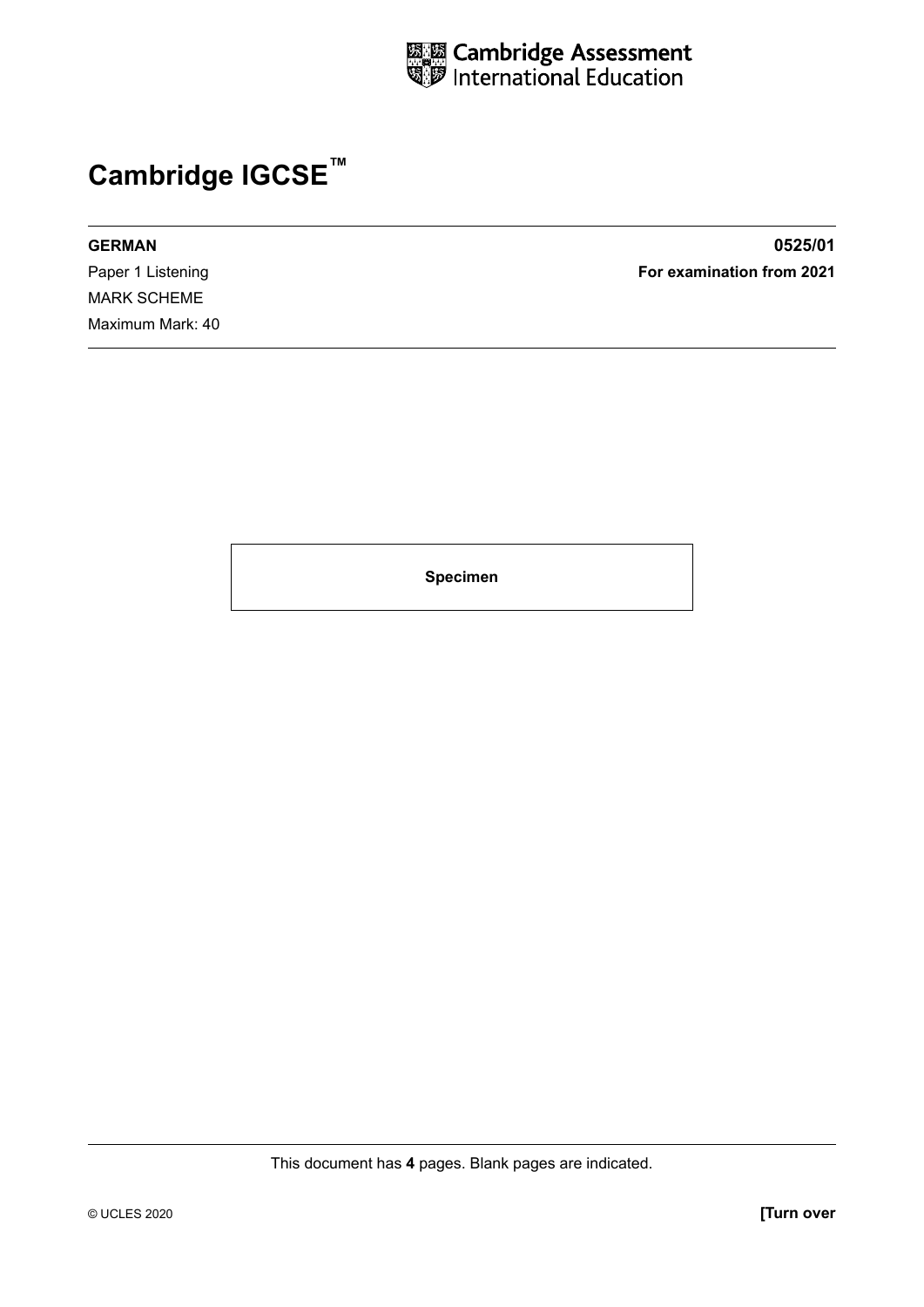## **Generic Marking Principles**

These general marking principles must be applied by all examiners when marking candidate answers. They should be applied alongside the specific content of the mark scheme or generic level descriptors for a question. Each question paper and mark scheme will also comply with these marking principles.

GENERIC MARKING PRINCIPLE 1:

Marks must be awarded in line with:

- the specific content of the mark scheme or the generic level descriptors for the question
- the specific skills defined in the mark scheme or in the generic level descriptors for the question
- the standard of response required by a candidate as exemplified by the standardisation scripts.

GENERIC MARKING PRINCIPLE 2:

Marks awarded are always **whole marks** (not half marks, or other fractions).

GENERIC MARKING PRINCIPLE 3:

Marks must be awarded **positively**:

- marks are awarded for correct/valid answers, as defined in the mark scheme. However, credit is given for valid answers which go beyond the scope of the syllabus and mark scheme, referring to your Team Leader as appropriate
- marks are awarded when candidates clearly demonstrate what they know and can do
- marks are not deducted for errors
- marks are not deducted for omissions
- answers should only be judged on the quality of spelling, punctuation and grammar when these features are specifically assessed by the question as indicated by the mark scheme. The meaning, however, should be unambiguous.

GENERIC MARKING PRINCIPLE 4:

Rules must be applied consistently e.g. in situations where candidates have not followed instructions or in the application of generic level descriptors.

GENERIC MARKING PRINCIPLE 5:

Marks should be awarded using the full range of marks defined in the mark scheme for the question (however; the use of the full mark range may be limited according to the quality of the candidate responses seen).

GENERIC MARKING PRINCIPLE 6:

Marks awarded are based solely on the requirements as defined in the mark scheme. Marks should not be awarded with grade thresholds or grade descriptors in mind.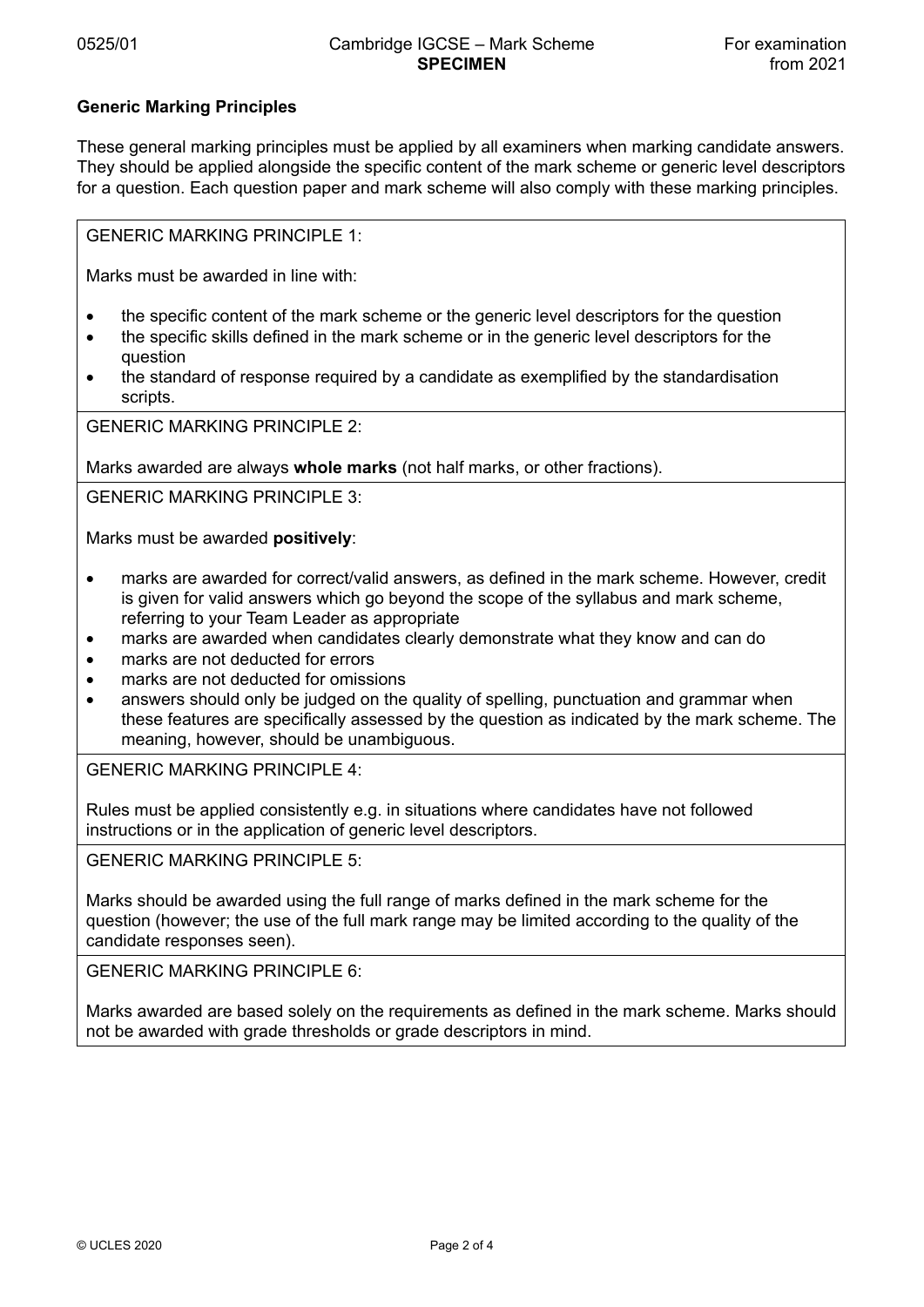## 0525/01 Cambridge IGCSE – Mark Scheme For examination<br>from 2021 **SPECIMEN**

| Question                | <b>Answer</b>             | <b>Marks</b>            |
|-------------------------|---------------------------|-------------------------|
| $\mathbf 1$             | $\mathsf C$               | $\mathbf 1$             |
| $\sqrt{2}$              | $\boldsymbol{\mathsf{A}}$ | $\mathbf 1$             |
| $\mathsf 3$             | $\sf B$                   | $\mathbf 1$             |
| $\overline{\mathbf{4}}$ | $\mathsf D$               | $\mathbf 1$             |
| $\mathbf 5$             | $\sf B$                   | $\mathbf 1$             |
| $\,6\,$                 | $\mathsf D$               | $\mathbf 1$             |
| $\overline{7}$          | $\boldsymbol{\mathsf{A}}$ | $\mathbf 1$             |
| $\bf 8$                 | $\mathsf C$               | $\mathbf 1$             |
| $\boldsymbol{9}$        | $\mathbf C$               | $\mathbf 1$             |
| $10$                    | $\mathsf D$               | $\mathbf 1$             |
| 11                      | $\mathsf C$               | $\mathbf 1$             |
| 12                      | $\boldsymbol{\mathsf{A}}$ | $\mathbf 1$             |
| $13$                    | $\sf B$                   | $\mathbf 1$             |
| 14                      | $\sf B$                   | $\mathbf 1$             |
| $15\,$                  | E                         | $\mathbf 1$             |
| $16\,$                  | $\mathsf D$               | $\mathbf 1$             |
| $17$                    | $\mathsf F$               | $\mathbf 1$             |
| $18$                    | $\boldsymbol{\mathsf{A}}$ | $\mathbf 1$             |
| $19$                    | $\mathsf C$               | $\mathbf 1$             |
| $20\,$                  | $\mathsf C$               | $\mathbf 1$             |
| 21                      | $\sf B$                   | $\mathbf 1$             |
| 22                      | $\boldsymbol{\mathsf{A}}$ | $\mathbf 1$             |
| 23                      | B                         | $\mathbf 1$             |
| 24                      | ${\bf C}$                 | $\mathbf 1$             |
| $25\,$                  | $\sf B$                   | $\mathbf 1$             |
| 26                      | ${\bf C}$                 | $\mathbf 1$             |
| $27\,$                  | $\mathsf{A}$              | $\mathbf 1$             |
| 28                      | $\sf B$                   | $\mathbf 1$             |
| 29                      | $\mathsf C$               | $\mathbf 1$             |
| $30\,$                  | $\sf B$                   | $\mathbf 1$             |
| 31                      | $\sf B$                   | $\mathbf 1$             |
| $32\,$                  | $\mathsf{A}$              | $\mathbf 1$             |
| $33\,$                  | ${\bf C}$                 | $\mathbf{1}$            |
| $34\,$                  | $\mathsf D$               | $\mathbf 1$             |
| $35\,$                  | B, E                      | $\mathbf 2$             |
| 36                      | $\mathsf{A}, \mathsf{E}$  | $\overline{\mathbf{2}}$ |